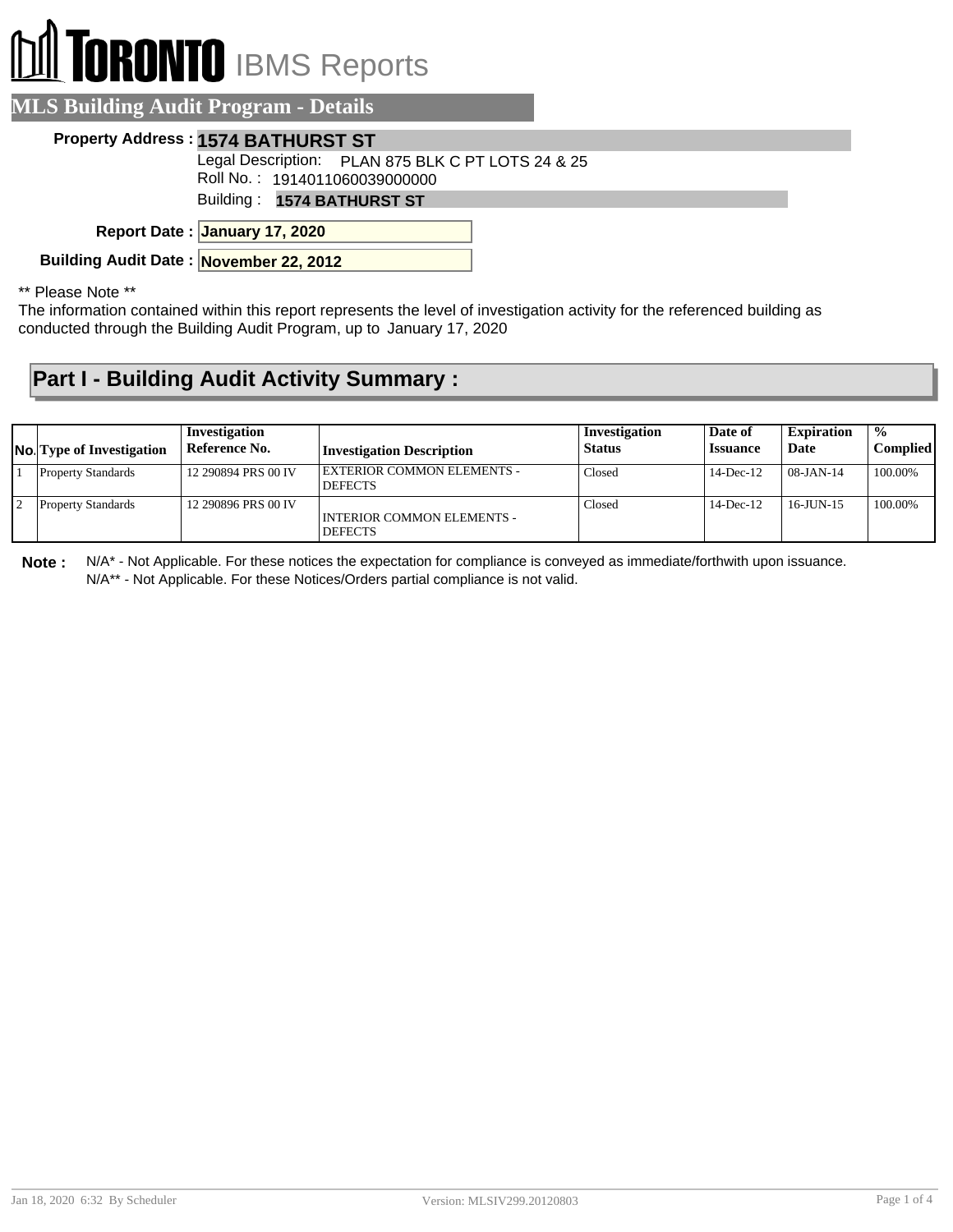## **Part II - Building Audit Details for Property Standards Orders :**

| 12 290894 PRS 00 IV EXTERIOR COMMON ELEMENTS -<br><b>Property Standards</b><br><b>Closed</b> | Type of<br><b>No. Investigation</b> | <b>Investigation</b><br>Reference No. | <b>Investigation Description</b> | <b>Investigation Date of</b><br><b>Status</b> | <b>Issuance</b>      | Expiration<br>∣Date | <b>Next Scheduled</b><br><b>Inspection Date</b> |
|----------------------------------------------------------------------------------------------|-------------------------------------|---------------------------------------|----------------------------------|-----------------------------------------------|----------------------|---------------------|-------------------------------------------------|
| IDEFECTS                                                                                     |                                     |                                       |                                  |                                               | 14-Dec-12  08-JAN-14 |                     | 31-Dec-13                                       |

**0**

**6**

**No. of defects contained within the Order :**

**No. of defects that remain outstanding :**

|     | <b>Deficiency Details</b>                                                                                                                                                                                                                                                                        |                             |               |
|-----|--------------------------------------------------------------------------------------------------------------------------------------------------------------------------------------------------------------------------------------------------------------------------------------------------|-----------------------------|---------------|
| No. | <b>Violation/Defect</b>                                                                                                                                                                                                                                                                          | Location                    | <b>Status</b> |
|     | The exterior walls and their components are not being maintained in good repair. Namely:<br>Foundation and brick wall are spalling in sections.                                                                                                                                                  | <b>Exterior Of Building</b> | Closed        |
| 2   | Height of the guard for the exit stairs are less than 1,070 millimetres around landings.                                                                                                                                                                                                         | South Side                  | Closed        |
| 3   | Required guard does not prevent the passage of a sphere having a diameter more than 100<br>millimetres.                                                                                                                                                                                          | South Side                  | Closed        |
| 4   | The guard is designed that a member, attachment or opening located between 140 millimetres<br>and 900 millimetres above the level being protected facilitates climbing.                                                                                                                          | South Side                  | Closed        |
| 5   | Exterior lighting fixtures or lamps are not maintained.                                                                                                                                                                                                                                          | South Side                  | Closed        |
| 6   | The (verandah, porch, deck, loading dock, ramp, balcony, or other similar structure, and/or other<br>appurtenant attachment) and/or the supporting structural member is not maintained in good<br>repair. Namely: Concrete and bricks are spalling. Paint is chipped and cracked on wood siding. | east Side                   | Closed        |

| Type of<br>No. Investigation | ∣Investiqation<br>⊺Reference No. | <b>Investigation Description</b>              | Investigation Date of<br><b>Status</b> | <b>I</b> ssuance | Expiration<br>∣Date | <b>Next Scheduled</b><br><b>Inspection Date I</b> |
|------------------------------|----------------------------------|-----------------------------------------------|----------------------------------------|------------------|---------------------|---------------------------------------------------|
| Property Standards           | 12 290896 PRS 00 IVI             | INTERIOR COMMON ELEMENTS -<br><b>IDEFECTS</b> | Closed                                 | 14-Dec-12        | 16-JUN-15           | 16-Jun-15                                         |



**No. of defects that remain outstanding :**

|     | <b>Deficiency Details</b>                                                                                                                               |                 |               |  |  |  |  |  |
|-----|---------------------------------------------------------------------------------------------------------------------------------------------------------|-----------------|---------------|--|--|--|--|--|
| No. | <b>Violation/Defect</b>                                                                                                                                 | Location        | <b>Status</b> |  |  |  |  |  |
|     | Previously finished surface(s) in the public area of the property is not maintained in good repair.<br>Namely: Paint is peeling on wooden window frame. | 2nd Floor       | Closed        |  |  |  |  |  |
| 2   | The stairwell walls and their components are not being maintained in good repair.                                                                       | 4th Floor       | Closed        |  |  |  |  |  |
| 3   | Previously finished wall(s) in the public area of the property are not renewed or refinished, when<br>necessary, to maintain a similar appearance.      | Basement        | Closed        |  |  |  |  |  |
| 4   | Previously finished wall(s) in the public area of the property are not renewed or refinished, when<br>necessary, to maintain a similar appearance.      | Basement        | Closed        |  |  |  |  |  |
| 5   | Interior door is not a good fit in its frame. Namely: There is space between door frame and wall.                                                       | Basement        | Closed        |  |  |  |  |  |
| 6   | Lighting in a laundry room is provided at less than 200 lux.                                                                                            | <b>Basement</b> | Closed        |  |  |  |  |  |
|     | The lighting fixture is not protected from damage by the provision of wired glass or other suitable<br>means of protection.                             | Basement        | Closed        |  |  |  |  |  |
| 8   | The lighting fixture is not protected from damage by the provision of wired glass or other suitable<br>means of protection.                             | Basement        | Closed        |  |  |  |  |  |
| 9   | The lighting fixture is not protected from damage by the provision of wired glass or other suitable<br>means of protection.                             | Basement        | Closed        |  |  |  |  |  |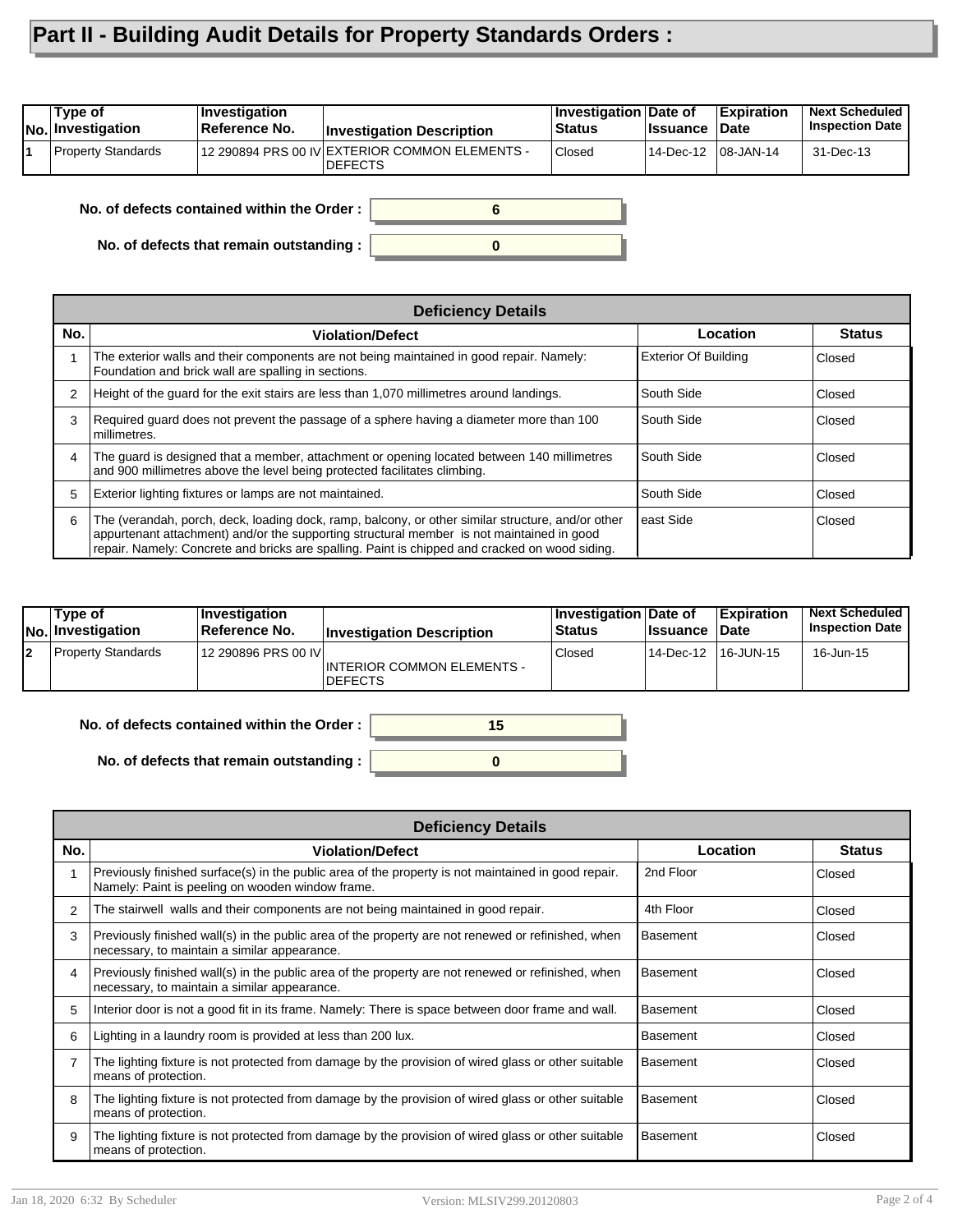| 10 | The lighting fixture is not protected from damage by the provision of wired glass or other suitable<br>means of protection.                                                                                                   | <b>Basement</b> | Closed |
|----|-------------------------------------------------------------------------------------------------------------------------------------------------------------------------------------------------------------------------------|-----------------|--------|
| 11 | Exit, public corridor or corridor is not equipped to provide illumination to an average level of not<br>less than 50 lux at floor or tread level.                                                                             | Hallway         | Closed |
| 12 | The supporting member(s) of equipment/attachments appurtenant to the building are not being<br>maintained in good repair, namely, the (Wood siding on roof access is not treated with<br>preservatives).                      | Roof Top        | Closed |
| 13 | A window in a stairway that extends to less than 1,070 millimetres above the landing is protected<br>by a quard that is less than 1,070 millimetres high measured to the top of the quard from the<br>surface of the landing. | Stairway        | Closed |
| 14 | The stair guard when measured vertically from the stair nosing is less than 900 millimetres high.                                                                                                                             | Stairway        | Closed |
| 15 | Guard is less than 1,070 millimetres high.                                                                                                                                                                                    | Stairway        | Closed |